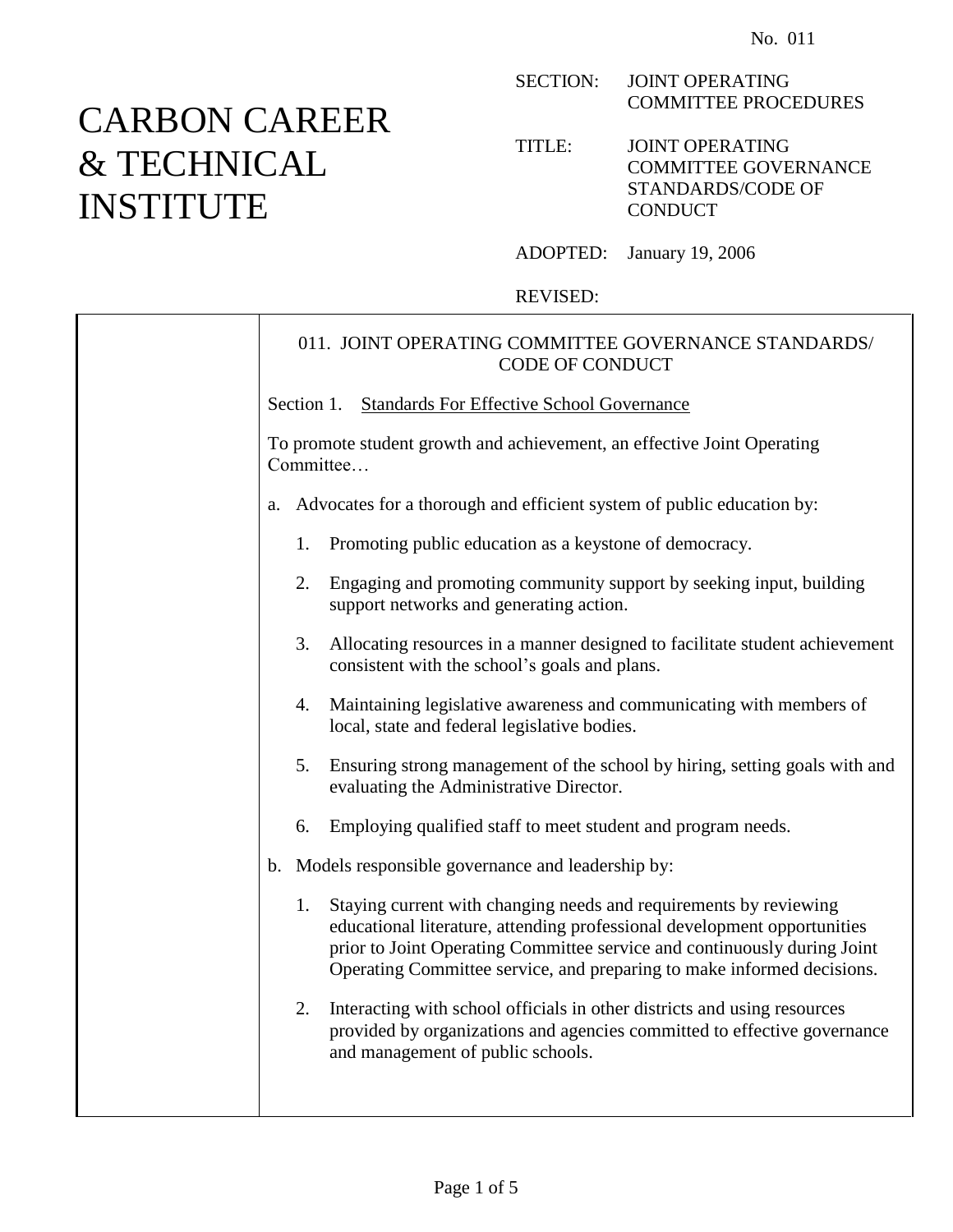|                | 3. | Leading with respect and taking full responsibility for Joint Operating<br>Committee activity and behavior.          |
|----------------|----|----------------------------------------------------------------------------------------------------------------------|
|                | 4. | Adopting and acting in accordance with the PSBA Code of Conduct for<br>Members of Pennsylvania School Boards.        |
|                | 5. | Engaging all community stakeholders.                                                                                 |
|                | 6. | Complying with Joint Operating Committee policy and all applicable local,<br>state and federal laws and regulations. |
|                | 7. | Operating as a collective Joint Operating Committee in making decisions.                                             |
|                | 8. | Participating in annual Joint Operating Committee retreats.                                                          |
| $\mathbf{c}$ . |    | Governs through policy by:                                                                                           |
|                | 1. | Seeking input from stakeholders and following an established procedure for<br>consideration.                         |
|                | 2. | Regularly reviewing and, as necessary, revising and adopting Joint<br>Operating Committee policy.                    |
|                | 3. | Delegating to the Administrative Director responsibility for implementation<br>of Joint Operating Committee policy.  |
|                | 4. | Ensuring public access to adopted Joint Operating Committee policy.                                                  |
|                | 5. | Purposefully linking its actions to applicable Joint Operating Committee<br>policies.                                |
|                |    | d. Ensures that effective planning occurs by:                                                                        |
|                | 1. | Adopting and implementing a collaborative strategic planning process,<br>including regular reviews.                  |
|                | 2. | Setting annual goals that are aligned with the Strategic Plan.                                                       |
|                | 3. | Linking Joint Operating Committee actions to the Strategic Plan.                                                     |
|                | 4. | Adopting a financial plan that considers short-term and long-term needs.                                             |
|                | 5. | Adopting professional development plans for Joint Operating Committee<br>and staff.                                  |
|                |    |                                                                                                                      |
|                |    |                                                                                                                      |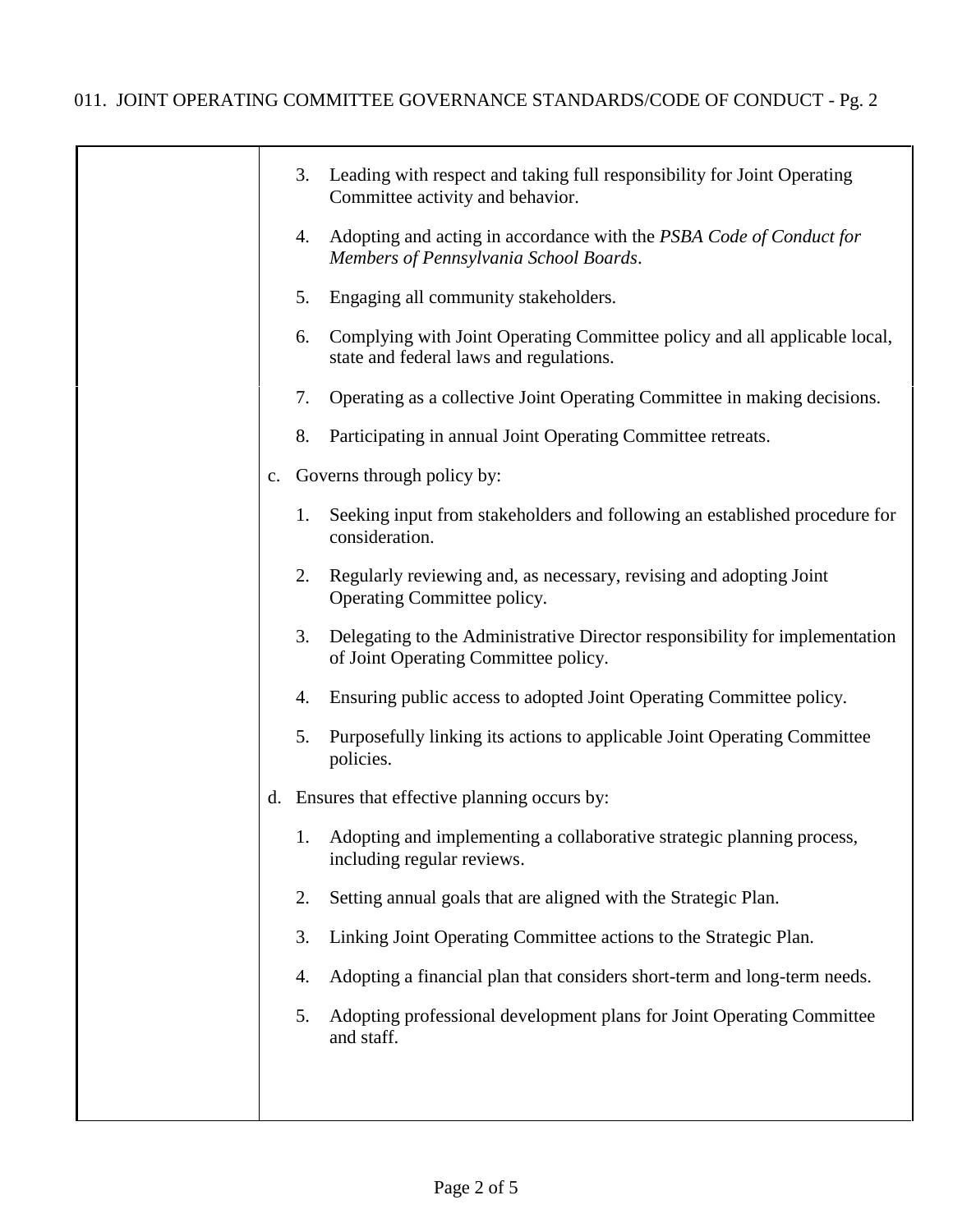|    | 6. | Adopting a plan to ensure evaluation of student growth and achievement<br>using relevant data.                                                                                                                                                                 |
|----|----|----------------------------------------------------------------------------------------------------------------------------------------------------------------------------------------------------------------------------------------------------------------|
|    | 7. | Adopting a master facilities plan conducive to teaching and learning.                                                                                                                                                                                          |
|    | 8. | Adopting a plan for curriculum review and development.                                                                                                                                                                                                         |
| e. |    | Monitors results by:                                                                                                                                                                                                                                           |
|    | 1. | Using data appropriately to make informed decisions.                                                                                                                                                                                                           |
|    | 2. | Ensuring effective practices for evaluation of staff, programs, plans and<br>services.                                                                                                                                                                         |
|    | 3. | Evaluating its own performance.                                                                                                                                                                                                                                |
|    | 4. | Assessing student growth and achievement.                                                                                                                                                                                                                      |
|    | 5. | Evaluating the effectiveness of the Strategic Plan.                                                                                                                                                                                                            |
| f. |    | Communicates with and engages the community by:                                                                                                                                                                                                                |
|    | 1. | Distributing relevant information about the school.                                                                                                                                                                                                            |
|    | 2. | Providing methods of communication to the Joint Operating Committee and<br>appropriate staff.                                                                                                                                                                  |
|    | 3. | Seeking input through a variety of methods.                                                                                                                                                                                                                    |
|    | 4. | Including stakeholders in all communications.                                                                                                                                                                                                                  |
|    |    | Section 2. Code of Conduct For Joint Operating Committee Members                                                                                                                                                                                               |
|    |    | We, as members of our local Joint Operating Committee, representing all the<br>residents of our participating school districts, believe that:                                                                                                                  |
|    | 1. | Striving toward ideal conditions for effective Joint Operating Committee<br>service to our community, in a spirit of teamwork and devotion to public<br>education, is the greatest instrument for preserving and perpetuating our<br>representative democracy. |
|    | 2. | The future welfare of this community, commonwealth and nation depends<br>upon the quality of education we provide in the public schools.                                                                                                                       |
|    |    |                                                                                                                                                                                                                                                                |
|    |    |                                                                                                                                                                                                                                                                |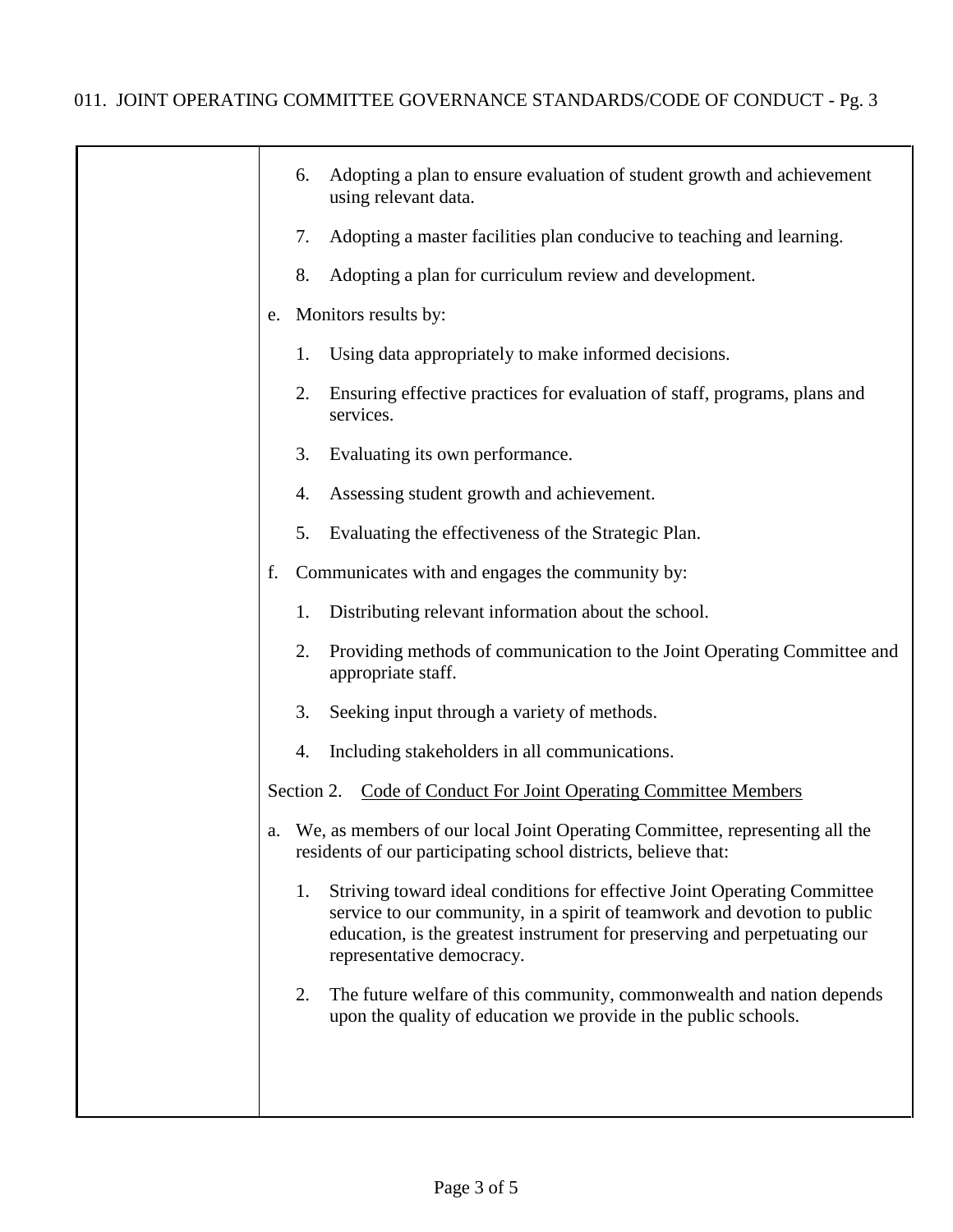┯

|  | 3. | In order to maintain a free and strong country, our civic obligation to the<br>community, commonwealth and nation is to maintain free and strong public<br>schools in the United States of America, without surrendering our<br>responsibilities to any other person, group or organization. |
|--|----|----------------------------------------------------------------------------------------------------------------------------------------------------------------------------------------------------------------------------------------------------------------------------------------------|
|  | 4. | Joint Operating Committees share responsibility for ensuring a "thorough<br>and efficient system of public education" as required by the Pennsylvania<br>Constitution.                                                                                                                       |
|  | 5. | Our fellow residents have entrusted us with the advocacy for and<br>stewardship of the education of the youth of this community.                                                                                                                                                             |
|  | 6. | The public expects that our first and greatest priority is to provide equitable<br>educational opportunities for all youth.                                                                                                                                                                  |
|  |    | b. Accordingly:                                                                                                                                                                                                                                                                              |
|  | 1. | The community should be provided with information about its schools and<br>be engaged by the Joint Operating Committee and staff to encourage input<br>and support for the school system.                                                                                                    |
|  | 2. | Devoting time, thought and study to our duties and responsibilities as Joint<br>Operating Committee members is critical for rendering effective and<br>credible service.                                                                                                                     |
|  | 3. | Joint Operating Committee members should work together in a spirit of<br>harmony, respect and cooperation, despite differences of opinion.                                                                                                                                                   |
|  | 4. | Personal decisions should be based upon all sufficient facts, we should vote<br>our honest conviction without partisan bias, and we will abide by and<br>uphold the majority decision of the Joint Operating Committee.                                                                      |
|  | 5. | Individuals have no legal authority outside the meetings of the Joint<br>Operating Committee, and should conduct their relationships with all<br>stakeholders and media on this basis.                                                                                                       |
|  | 6. | We will not use our positions as Joint Operating Committee members to<br>benefit ourselves or any individual or agency.                                                                                                                                                                      |
|  | 7. | Joint Operating Committees must balance their responsibility to provide<br>educational programs with the need to be effective stewards of public<br>resources.                                                                                                                               |
|  | 8. | We should recognize that the primary responsibility of the Joint Operating<br>Committee is to adopt policies by which the schools are to be administered.                                                                                                                                    |